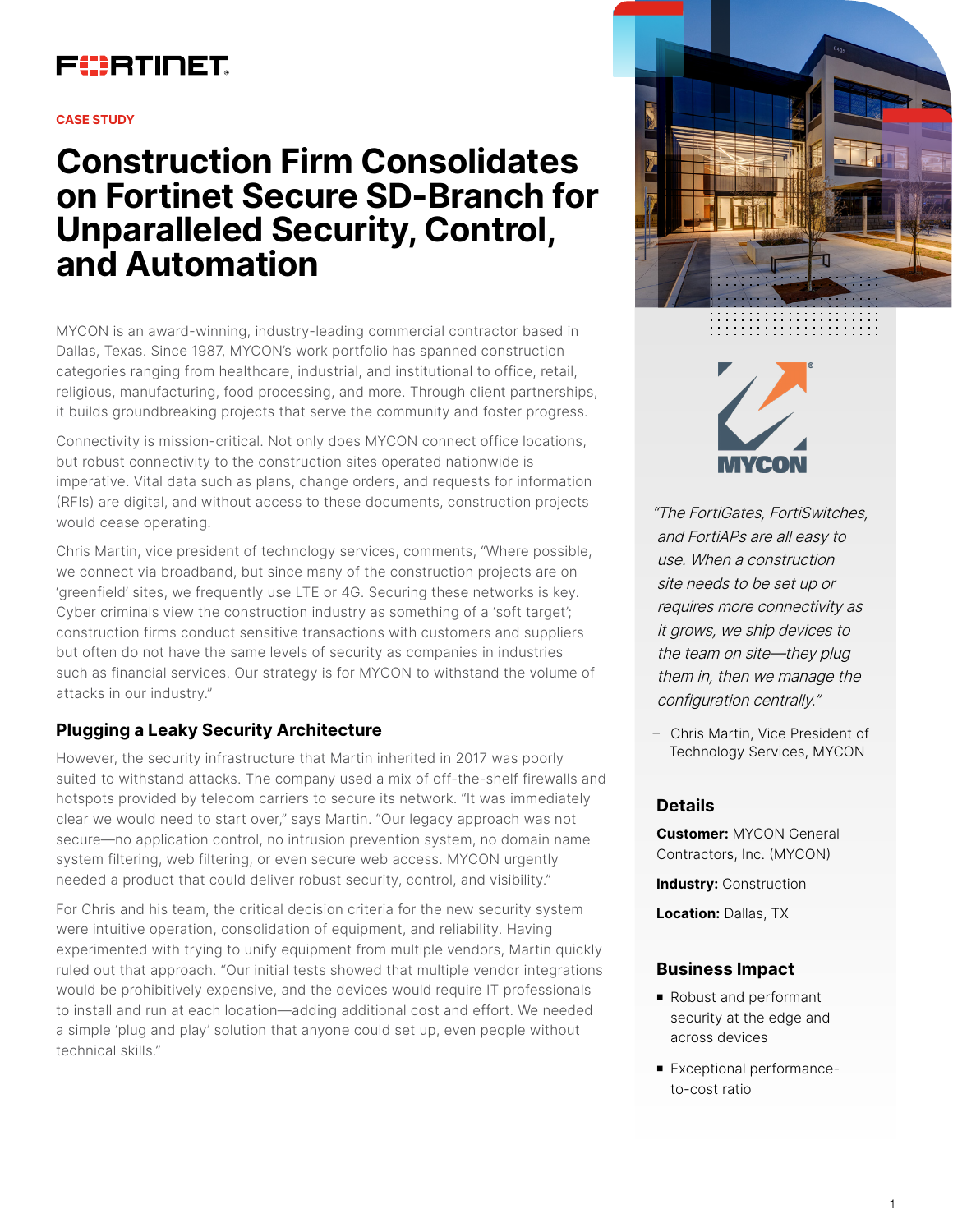### **Fortinet Secure SD-Branch, Driven by the Fortinet Security Fabric**

After evaluating available options, MYCON selected a Fortinet Secure SD-Branch solution incorporating the Fortinet Security Fabric. The solution is anchored by a fast, scalable, and flexible software-defined wide-area network (SD-WAN), based on FortiGate Next-Generation Firewall (NGFW), FortiWiFi, FortiSwitch, and FortiAP devices. The devices are deployed in various configurations depending on the site's needs and configured and managed centrally via FortiManager. FortiAnalyzer provides Security Fabric analytics and automation.

Martin explains, "We install the devices in job trailers on the construction site, each with a unique configuration. For example, for small trailers, FortiWiFi firewalls provide everything; in medium-sized trailers, we include FortiSwitches and FortiAPs [access points]." When it comes to connectivity, each construction site leverages FortiGate Secure SD-WAN for failover where possible to 4G LTE WAN links. This configuration is beneficial on a construction site where it is not uncommon for a fiber or broadband line to be damaged during construction. Martin continues, "What is consistent is the need to manage all devices remotely, as we cannot spare the time or resources to send IT professionals all over the country."

Another critical capability of MYCON's Secure SD-Branch solution is its use of secure network access control, allowing it to control access and gain visibility into what is connecting to its network. For example, with construction sites that do not have IT personnel, MYCON must be particularly careful that no one enters the trailer and accesses the network without proper authorization.

Finally, in response to the rapid uptick in remote work that resulted from the COVID-19 pandemic, MYCON has added FortiEDR and FortiClient to its Fortinet Security Fabric. FortiEDR delivers automated, real-time endpoint detection and response (EDR) capabilities to proactively reduce the attack surface and prevent malware infections. "FortiEDR is now a critical part of our Security Fabric," says Martin. "It allows MYCON to secure our network in an environment where the workforce is highly decentralized, and you never know for certain who is using an employee's device." FortiClient endpoint software is centrally managed by the Endpoint Management Server (EMS).

#### **Proven Security**

With the Fortinet Security Fabric in place, MYCON benefits from a robust, reliable, and simple-to-manage approach to security. For Martin, the most crucial benefit is that the solution is proven to keep the company's network secure. As he explains, "We recently submitted our network to an external threat assessment—the Fortinet Security Fabric did exactly what we needed and protected our networks."

This external validation of MYCON's security posture is significant as it provides a valuable attestation to customers and other stakeholders that the company's network can be trusted. For example, cyber insurance brokers have started requiring a more active security posture to be insurable.

#### **Simplified Remote Management**

Another significant advantage of Fortinet's systems is that they are simple to use. "The simplicity of Fortinet's products was one of the main reasons we initially decided to go with the company," continues Martin. "The FortiGates, FortiSwitches, and FortiAPs are all easy to use. When a construction site needs to be set up or requires more connectivity as it grows, we ship devices to the

### **Business Impact (contd.)**

- Resources saved through the simple setup and centralized management capability
- Rapid scalability to address remote distributed workforce
- **Lower premiums for cyber** insurance policies

#### **Solutions**

- Fortinet Secure SD-Branch
- FortiGate Next-Generation Firewall
- **FortiManager**
- FortiAnalyzer
- FortiClient EMS
- **FortiWiFi**
- **FortiSwitch**
- **FortiAP**
- **FortiEDR**

"I would say that no other product touches the performance based on the cost of the Fortinet Security Fabric. We achieve phenomenal throughput, even with all inspection and IPS activated and multiple virtual private networks in use."

– Chris Martin, Vice President of Technology Services, MYCON